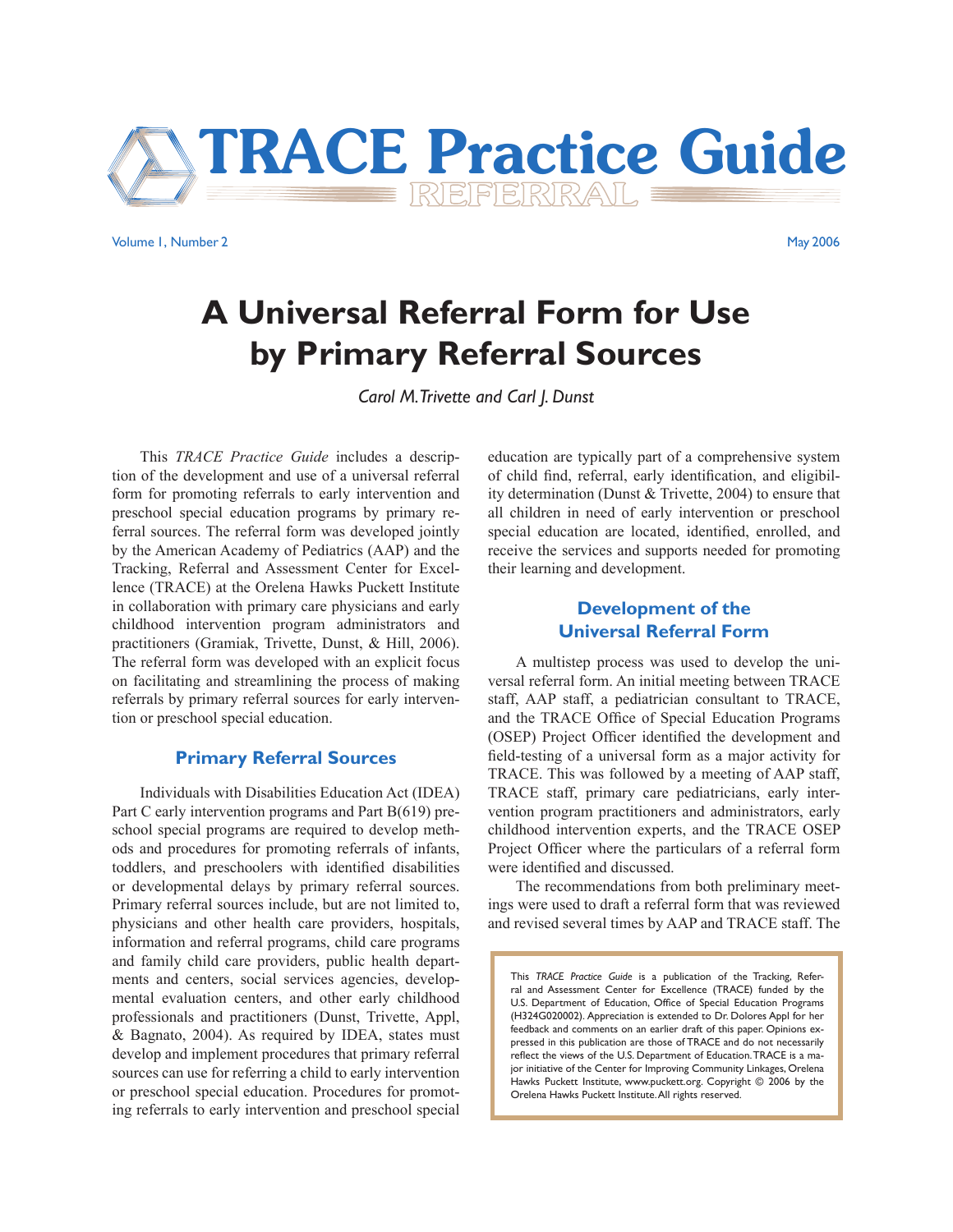final draft of the referral form was reviewed by 66 primary care pediatricians to obtain additional feedback, suggestions, and recommendations that were used to make final changes to the universal referral form that subsequently was the focus of pediatrician quantitative and qualitative judgments about different aspects of the referral form (Gramiak et al., 2006). The findings and additional feedback and comments provided by the study participants were used to make yet additional changes in the referral form constituting the focus of this practice guide.

#### *Universal Referral Form*

The referral form includes five main sections: Child contact information; the reason(s) for referral; the kind of feedback the primary referral sources want to receive from early intervention or preschool special education staff; referral source contact information; and space for customizing the referral form with the name, address, telephone and fax numbers, and e-mail address of an early childhood intervention program. A copy of the referral form is included in the Appendix.

*Child contact information.* This section provides space for identifying the child being referred (name, birth date, age, and gender), the child and family's address, the parent or guardian of the child, the primary language spoken in the home, and the home telephone number and other contact information.

*Reasons for referral.* The person completing the referral form indicates if the child has an identified condition or diagnosis, or the primary referral source suspects a developmental concern, or the child is considered at risk for poor outcomes (for primary referral source determined reasons), or there is some other reason that a referral is being made.

*Feedback requested by the referral source.* This section provides the primary referral source the opportunity to indicate the type(s) of feedback or information desired from the early intervention or preschool special education program in response to a referral.

*Referral source contact information.* The information needed to identify the primary referral source and to provide contact information to discuss the referral and/or provide requested feedback is recorded in this section.

*Early childhood intervention program.* The name, address, telephone and fax numbers, and the e-mail address of the early childhood intervention program are recorded in this section.

#### **Lessons Learned**

The input, feedback, suggestions, and recommendations provided by physicians and other primary referral sources resulted in a number of lessons learned that were incorporated into the design of the universal referral form and for developing the guidelines described in this practice guide. Several of those lessons are briefly described next in order to place in context the design and use of the referral form for increasing referrals for early intervention or preschool special education.

*Lesson 1. Simple is better.* The more straightforward the referral form, the more likely primary referral sources will make referrals for early intervention or preschool special education. Likewise, the less time it takes to complete a referral form, the more likely it will be used. Physicians, for example, communicated to us loud and clear that the easier a referral form can be completed, the more likely it will be used.

*Lesson 2. Less is more.* The likelihood that a referral form will be used is directly related to how much information is requested. As part of the development of the universal referral form, referral forms used by states and early intervention programs were reviewed to identify potentially useful content, questions, etc. What we learned was that many states and programs ask for an inordinate amount of information that is simply not necessary for making a referral. A useful referral form includes *only* the information needed by primary referral sources to make a referral.

*Lesson 3. Know your audience.* Different practices, programs, organizations, and agencies use different procedures and processes for making referrals. Taking the time to know who has responsibility for making referrals is important so that contacts you make are with the right primary referral sources. For example, as part of a study we completed, we learned that in small physician practices the physicians are likely to make the referrals. In medium-size practices, nurses often process referrals. In large-size practices, referral specialists are more likely to process referrals.

*Lesson 4. Out of sight, out of mind.* From a primary referral source perspective, a referral is likely to be made for early intervention or preschool special education if an early childhood intervention program is on their "radar screen." Ongoing and frequent contact with primary referral sources increases the likelihood that your program will *come to mind* when a child has a condition that makes him or her eligible or potentially eligible for your program services. Establishing and maintaining contacts with primary referral sources is well worth the effort.

*Lesson 5. RSVP.* Acknowledge all referrals and provide timely feedback to your primary referral sources. Primary referral sources tell us that the failure of a program to acknowledge a referral and provide feedback about a child's enrollment, services, and progress are reasons for not continuing to make referrals to a program. When feedback is provided, it should be succinct and to the point. Primary referral sources, and especially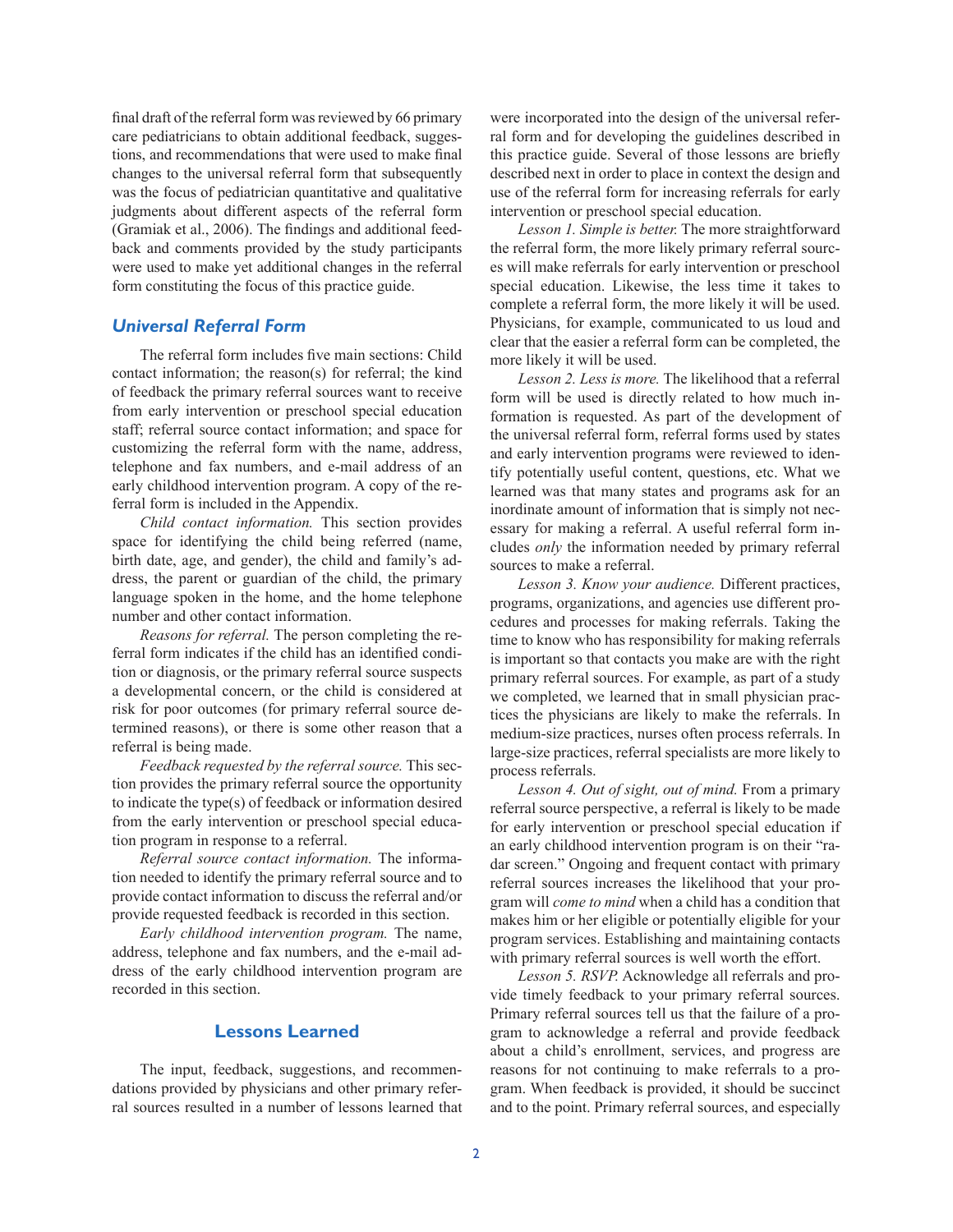physicians, want brief *status reports* or *progress reports* on children they refer for early intervention or preschool special education.

# **Guidelines for Using the Universal Referral Form**

The lessons learned from developing the universal referral form and the results from studies we and others have conducted were used to develop four guidelines for promoting referrals by primary referral sources for early intervention or preschool special education. The four steps are customizing the referral form; dispensing the referral form to primary referral sources; making follow-up contacts to answer questions, provide additional information, etc.; and providing ongoing and timely feedback about the status of a referral.

#### *Customizing the Referral Form*

The universal referral form included in the Appendix can be customized to include identifying information about the early childhood intervention program using the referral form. The referral form can be opened in Adobe Acrobat Reader and the following customized features made to the referral form. The name of your early childhood intervention program can be inserted at the top of the referral form by using the "hand" tool to click just above the words "Referral Form" and type your program name. The name of your program can also be added at the bottom of the page by clicking on the blank gray stripe above the last section and typing your program name. You can also type the address, telephone number, fax number, e-mail address, and any other information about your program that would be useful for facilitating a referral by primary referral sources.

If you are customizing the referral form using Adobe Acrobat Reader, you will need to print as many customized referral forms as you need because the changes cannot be stored. If you happen to have Adobe Professional, the changes can be stored and copied to a file for future use.

#### *Dispensing the Referral Form*

Dispensing or providing primary referral sources copies of the universal referral form is best accomplished face-to-face. Although it is possible to promote primary referral source use of the referral form with other types of contact, this is most likely to be effective when a previous relationship has already been established and a primary referral source considers your program credible and of high quality.

Providing copies of the referral form to primary

referral sources should be accompanied by a program description, brochure, or flyer *targeted* to primary referral sources (see especially Dunst, Trivette, Shelden, & Rush, 2006, for an example of this kind of printed material). The program description should be concise and written in language typically used by primary referral sources. It should include a description or list of services provided by your program, information about children served by your program, and a description of the benefits of making a referral for both the child being referred and the primary referral source.

When providing the referral forms through face-toface meetings with primary referral sources, a brief explanation of your program and the services you provide should be given. This brief description of the program includes additional information specifically relevant to the individual referral source and an explanation of how referrals can be made to your program. Be sure the number of referral forms and program descriptions is sufficient so that the primary referral source does not "run out" before a subsequent contact.

#### *Follow-Up Contacts*

Either face-to-face or telephone follow-up contacts should be made no less than 2 to 3 weeks after the initial contact and at regular intervals thereafter. These contacts should be used to provide additional information, answer questions, provide feedback on referrals (see below), and to determine the need for provision of additional referral forms and program descriptions. Findings from studies we have conducted (Dunst et al., 2006; Trivette, Rush, Dunst, & Shelden, 2006) indicate that follow-up contacts are a *necessary condition* to maintain primary referral source referrals for early intervention or preschool special education.

#### *Feedback to Primary Referral Sources*

So important is feedback to primary referral sources that if it is not done there is a likelihood that primary referral sources will stop making referrals to your program. Acknowledge each and every referral made to your program (by letter, telephone call, e-mail, or another means), and keep the primary referral source informed about the status of eligibility determination and service provision. It is extremely important to provide the primary referral source ongoing feedback about both the services being provided and child progress.

Feedback should be focused and succinct. Physicians, for example, tell us that they want no more than a one paragraph description of the status and the consequences of the referral or a one page feedback form that summarizes the status of service provision and child progress. Keep feedback clear, simple, and to the point.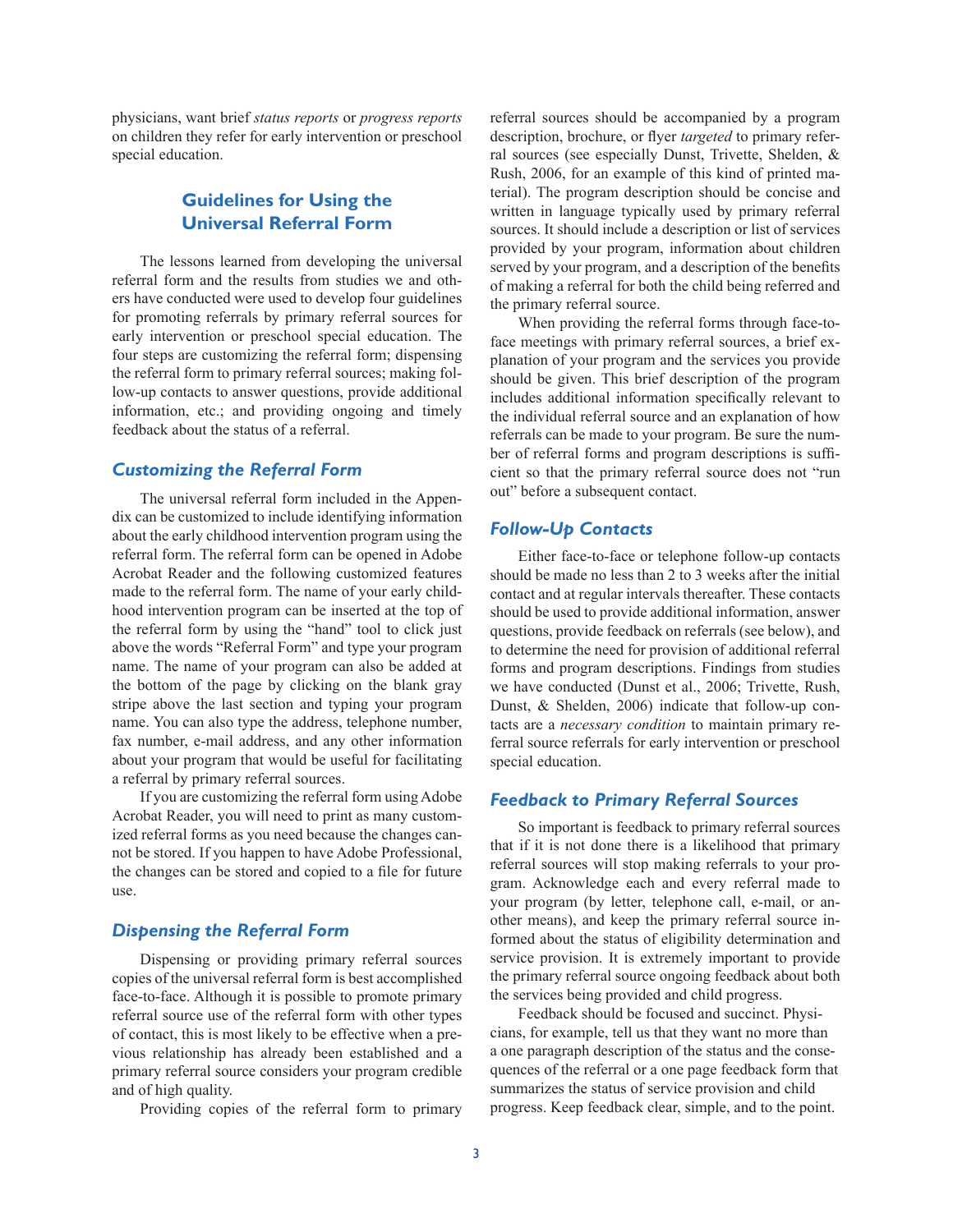### **Conclusion**

Methods and procedures for promoting referrals from primary referral sources for early intervention or preschool special education are more likely to be effective if they are evidence-based, include lessons learned from the experiences with primary referral sources, and take a primary referral source perspective of the referral process. The universal referral form included in this practice guide and the suggested procedures for using the referral form to promote referrals to early intervention and preschool special education programs were developed to streamline and simplify referral processes. Notwithstanding state and local program factors that might influence the specifics of how the referral form and referral process *play out* in different situations, this practice guide includes a useful framework for conceptualizing and implementing a set of procedures to increase referrals from primary referral sources. Our experiences to date developing evidence-based child find, referral, early identification, and eligibility determination practices finds that many policies and procedures used by state and local programs are unnecessarily complex and cumbersome. Evidence-based practice guides like the one constituting the focus of this paper are designed to "cut to the chase" and separate out what is and is not important (necessary, needed, etc.) to develop and implement an effective process for increasing referrals to early intervention or preschool special education from primary referral sources.

#### **References**

Dunst, C. J., & Trivette, C. M. (2004). Toward a categorization scheme of child find, referral, early identification and eligibility determination practices. *Tracelines, 1*(2), 1-18. Available at http://www. tracecenter.info/tracelines/tracelines\_vol1\_no2. pdf

- Dunst, C. J., Trivette, C. M., Appl, D. J., & Bagnato, S. J. (2004). Framework for investigating child find, referral, early identification, and eligibility determination practices. *Tracelines, 1*(1). Available at http://www.tracecenter.info/tracelines/tracelines\_ vol1\_no1.pdf
- Dunst, C. J., Trivette, C. M., Shelden, M., & Rush, D. (2006). Academic detailing as an outreach strategy for increasing referrals to early intervention. *Snapshots, 2*(3). Available at http://www.tracecenter. info/snapshots/snapshots\_vol2\_no3.pdf
- Gramiak, A., Trivette, C. M., Dunst, C. J., & Hill, G. (2006). Pediatricians' judgments of the applicability of a universal early intervention referral form. *Snapshots, 2*(1). Available at http://www.tracecenter.info/snapshots/snapshots\_vol2\_no1.pdf
- Trivette, C. M., Rush, D., Dunst, C. J., & Shelden, M. (2006). Direct mailings to parents and self-referrals to early intervention. *Snapshots, 2*(2). Available at http://www.tracecenter.info/snapshots/snapshots\_ vol2\_no2.pdf

#### **Authors**

Carol M. Trivette, Ph.D., is Co-Director and Research Scientist at the Orelena Hawks Puckett in Morganton, North Carolina (trivette@puckett.org). Carl J. Dunst, Ph.D., is Co-Director and Research Scientist at the Orelena Hawks Puckett in Asheville, North Carolina (dunst@puckett.org)..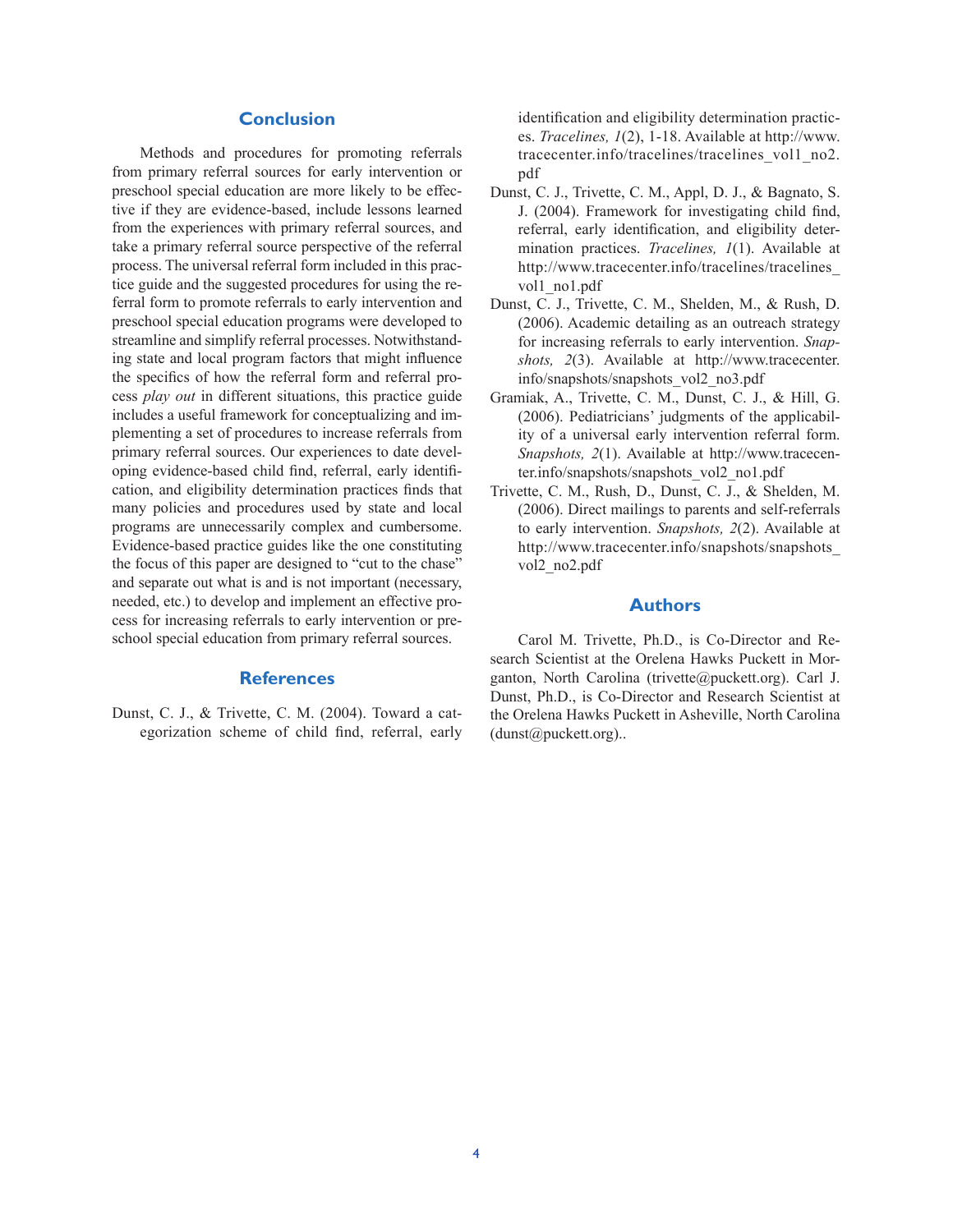# **Appendix**

#### *Customizing the Universal Referral Form*

The universal referral form included in this Appendix (next page) can be customized to include identifying information about the early childhood intervention program using the referral form. The referral form can be opened in Adobe Acrobat Reader and the following customized features made to the referral form. The name of your early childhood intervention program can be inserted at the top of the referral form by clicking with the hand tool just above the words "Referral Form" and typing your program name (A). The name of your program can also be added at the bottom of the page by clicking on the gray stripe at the top of the last box and typing your program name (B). You can also type the address, telephone number, fax number, e-mail address, and any other information about your program that is useful for facilitating a referral by primary referral sources (C). If you are customizing the referral form, it can be saved, stored, and copied to a file for future use.